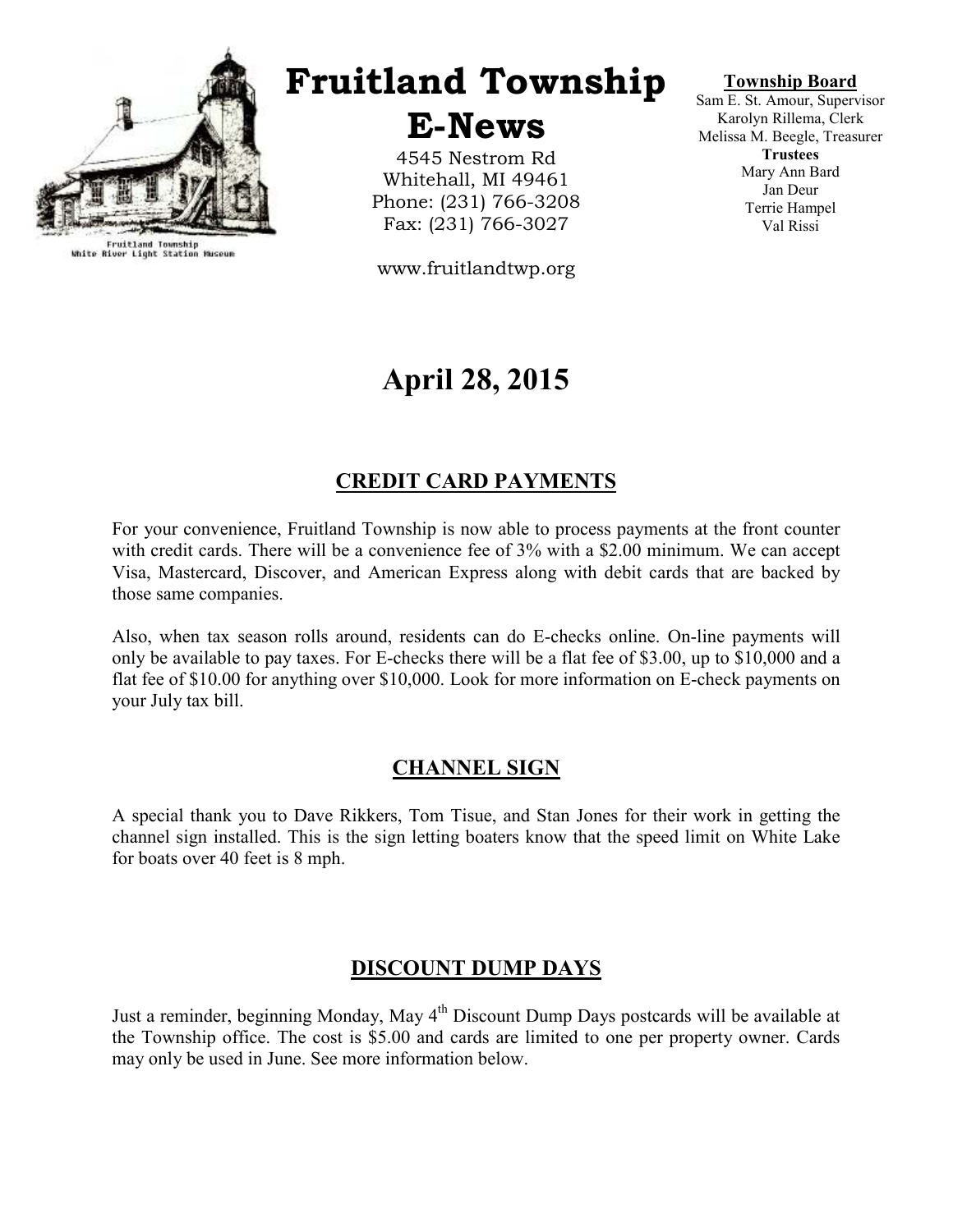## FRUITLAND TOWNSHIP DISCOUNT DUMP DAYS

#### \$5.00 FOR ONE TRIP - ANY SIZE LOAD

June 3, 2015 - June 27, 2015

Fruitland Township residents/property owners may pick up and pay for their \$5.00 discount dump card at the Fruitland Township Hall *beginning May 4, 2015*. Please bring photo identification.

> Office hours are: Monday-Thursday 8:00 a.m. – 4:00 p.m. and Friday 8:00 a.m. – Noon

The card entitles you to one trip to the Fruitland Township Sustainability Center with any size load for \$5.00 during the month of June 2015. You must bring the discount dump card with you to get the \$5.00 deal.

> NOT ACCEPTED: Appliances with Freon, stumps, paint, cement, aerosol cans, propane tanks, hazardous waste, medicine bottles. Charges will apply for tires.

> > \*\*FRUITLAND TOWNSHIP RESIDENTS ONLY\*\*

#### SCRAP TIRE COLLECTION

See the flyer below for information on the scrap tire collection event scheduled for May  $30<sup>th</sup>$ .

As always, supervisor@fruitlandtwp.org Sam E. St.Amour Supervisor